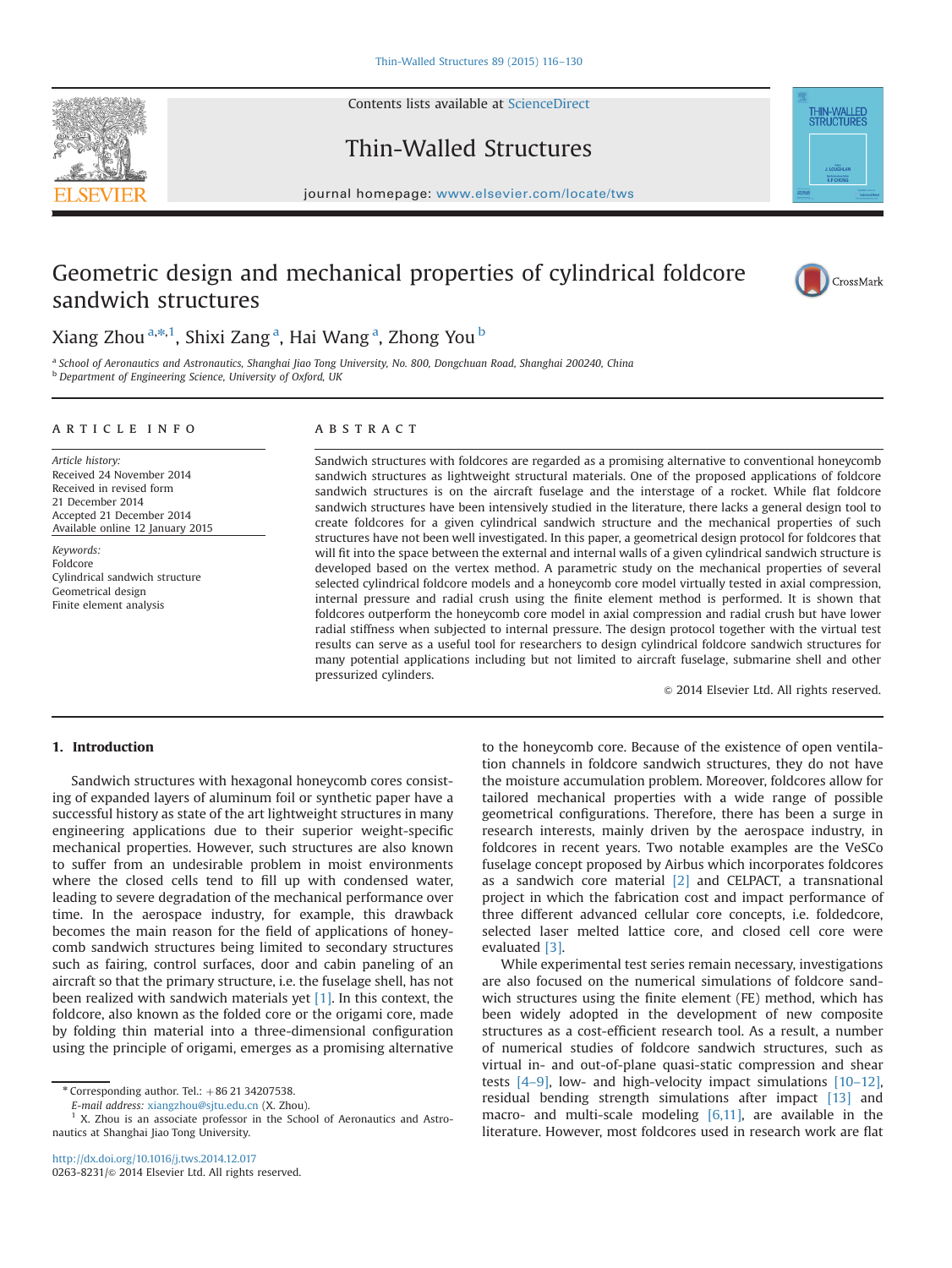ones based on two simple Miura-based unit cell geometries with zigzag and chevron shapes [14]. Among the very limited work on non-flat foldcores is Ref. [15] in which construction and mathematical description of spiral folded structures were considered. So far, the authors are not aware of any research on computational or experimental study of cylindrical foldcore sandwich structures despite the fact that the fuselage shell is typically a cylindrical structure.

Although a flat foldcore can be bent to approximate the curvature of a cylindrical structure, bending the foldcore will cause distortion or irregular cells in its local folding pattern which might alter the mechanical performances of the core undesirably. While it is desired, designing a curved foldcore that strictly fits into the space between the external and internal walls of a cylindrical double-walled structure such as a fuselage shell poses challenges. Starting from a plane crease pattern, analyzing the relationship between its parameters and its folded 3D form, and finally adjusting the parameters to let the final folded shape conform to the cylindrical double-walled structure is a conventional approach that requires the in-depth knowledge of origami mathematics and is rather complicated. In a previous paper, we developed a 3D origami design algorithm known as the vertex method [16]. In this paper, we extended the algorithm to a design protocol of foldcores for cylindrical sandwich structures, which consists of three main steps: (a) prescribing the input forms in the  $x-z$  and  $y-z$  planes of a Cartesian system, (b) solving a non-linear equation system to obtain the design parameters according to the sandwich structure geometries, and (c) using the vertex method to acquire the final foldcore design. Based on the design protocol, we performed a parametric study on cylindrical sandwich structures with two different types of foldcores subject to axial compression, internal pressure and radial crush using the finite element method. Furthermore, the weight-specific mechanical properties of the foldcore models were compared to those of a honeycomb

core model with the same density and numbers of unit cells in the circumferential and axial directions.

The layout of the paper is arranged as follows. First, the principle of the vertex method is introduced. Second, the design protocol for cylindrical foldcores is developed using one  $x-z$  plane input forms and two  $y-z$  plane input forms as examples. Third, the mechanical properties of two types of foldcores and a honeycomb core model are virtually tested and compared in the finite element analysis. Finally, a brief discussion concludes the paper.

#### 2. The vertex method

Using the vertex method to generate a developable 3D origami structure is summarized as follows. First, specify m input points in the  $x-z$  plane of a Cartesian coordinate system, denoted by their position vectors  $V_i^* = \begin{bmatrix} x_i^* & 0 & z_i^* \end{bmatrix}^T$ ,  $i = 1, 2, ..., m$ , and  $n+2$  input points in the  $y_{\overline{\tau}}z$  plane, denoted by their position vectors  $V_j^y = \begin{bmatrix} 0 & y_j^y & z_j^y \end{bmatrix}^T$ , j = 0, 1, ..., n+1. Then, calculate  $m \times n$  vertices  $V_{ij}$  of the target origami structure through the following equation:

$$
\boldsymbol{V}_{i,j} = \begin{bmatrix} x_{i,j} \\ y_{i,j} \\ z_{i,j} \end{bmatrix} = \boldsymbol{V}_{j}^{y} + [\boldsymbol{A}_{j}] \boldsymbol{V}_{i}^{x}, \quad i = 1, 2, ..., m; \quad j = 1, 2, ..., n,
$$
 (1)

where  $[A_j]$  is a 3  $\times$  3 matrix given by

$$
[A_j] = \begin{bmatrix} 1 & 0 & 0 \\ 0 & 0 & (-1)^j \frac{\cos \theta_{j-1} + \cos \theta_j}{\sin(\theta_{j-1} - \theta_j)} \\ 0 & 0 & (-1)^j \frac{\sin \theta_{j-1} + \sin \theta_j}{\sin(\theta_{j-1} - \theta_j)} \end{bmatrix},
$$
(2)